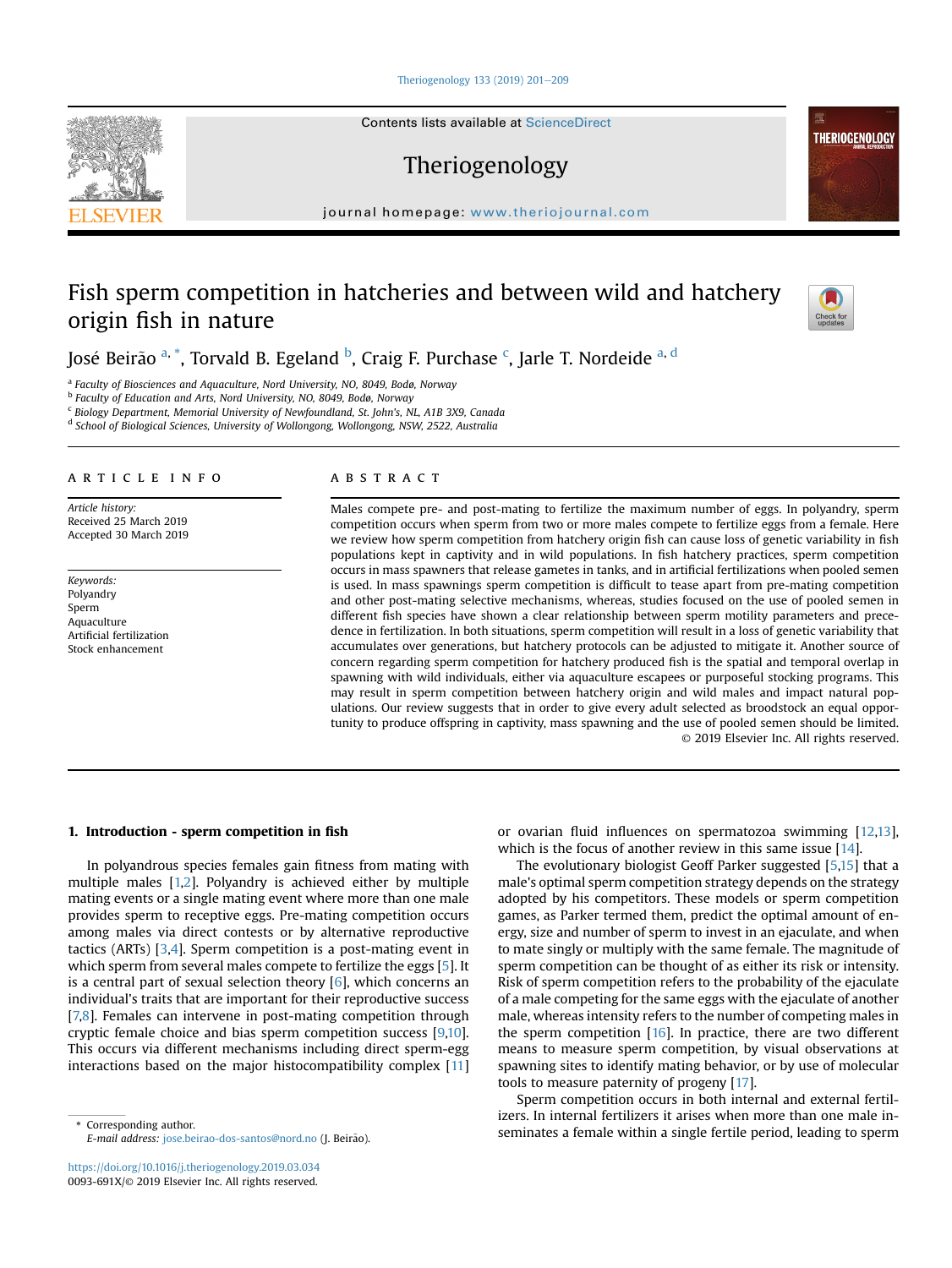<span id="page-1-0"></span>competition inside her reproduction tract. In contrast, for external fertilizers sperm competition occurs in the aquatic environment, outside the female's reproductive tract, and she has less control over which males release sperm near her receptive eggs. External fertilization is by far the most common reproductive strategy in fishes (see Supplementary Table 1) and is the subject of this review. In external fertilizing fishes, fertilization occurs rapidly [\[18](#page-6-0)], spermatozoa swimming longevity is short, and sperm competition generally takes place over a scale of seconds or minutes. Knowledge regarding sperm competition for hatchery origin fish is very scattered. We have compiled information for the most important farmed species (see Supplementary Tables 1 and 2). In this work we review how sperm competition in hatchery produced fish can be responsible for the loss of genetic variability under two scenarios. The first is when the fish are propagated in captivity and the second scenario when hatchery origin fish compete in nature with wild origin fish.

Most studies dealing with sperm competition in external fertilizing fishes use the terms pre- and post-copulatory competition to refer to sexual competition before and after the gametes release [[12](#page-6-0),[13,19\]](#page-6-0). Copulation implies the union of sex organs, which is not common among fishes, thus in this review we chose to use pre- and post-mating competition to refer to the sexual competition before and after gamete release, as is also found in some literature [[11\]](#page-6-0).

## 1.1. Alternative reproductive tactics (ARTs) and sperm competition

In species with ARTs, dramatically different reproduction traits are tailored to increase the fertilization success of individual males. These traits result in changing the odds of fertilization in either preor post-mating competition. A trade-off between different traits is expected [[20](#page-6-0)] as increasing the likelihood of fertilization success by investment in one trait reduces allocation to alternative traits. The two most common ARTs in fishes are guarding or territorial tactic (dominant males) and sneaking or satellite tactic (subordinate males). Conflicts between males with different ARTs are common [[21\]](#page-6-0). Through guarding, bigger dominant males protect and defend the spawning female or a spawning location against neighboring males using aggressive behaviors like biting and chasing. As a result, dominant males get an advantage in pre-mating competition since they ejaculate closer and more in synchrony with the spawning female. By chasing away other males from the spawning site the bigger dominant males experience lower sperm competition. On the other hand, smaller subordinate males experience higher sperm competition. As a result of the pre-mating competition, subordinate males ejaculate after the dominant male, in less proximity to the eggs and always in the presence of other male sperm [\[19](#page-6-0)]. Subordinate males seem to compensate for these disadvantages by investing more in ejaculates [[4,22,23](#page-6-0)]. Parker's sperm competition models predict that across species, males will invest less in ejaculates if there is a low probability that his sperm will compete with those of other males. On the contrary, if the probability of sperm competition is high, males should invest more in ejaculate quality [[16\]](#page-6-0). Thus, a trade-off forms between pre- and post-mating competition [[24,25\]](#page-6-0).

# 1.2. Factors predicting the outcome of sperm competition in external fertilizers

Disfavored mating roles such as greater distance to eggs during spawning or less synchrony in the timing of sperm and egg release, sperm quantity, and sperm quality are the main factors predicting the outcome of sperm competition [[24](#page-6-0)]. Studies on brook trout Salvelinus fontinalis [\[26\]](#page-6-0) and Atlantic cod Gadus morhua [\[27](#page-6-0)] have shown that males that ejaculate closer to eggs have a competitive advantage in the sperm race to achieve fertilization. Most external fertilizers have a short fertilization window and the timing between sperm release and egg release (synchrony) affects the probability of sperm-egg encounters. Early ejaculates might become too dilute, and there is a risk that spermatozoa use all their energy before eggs are released [[28,29\]](#page-6-0). On the other hand, late ejaculates face risk that the eggs are already fertilized by a competitor's sperm. Late release of sperm will normally be related with sneaker behavior of subordinate males, which compensate the delay by release of faster spermatozoa and higher concentrations of spermatozoa in their semen [[22,30\]](#page-6-0). For example, a 2 s delay in sperm release under sperm competition decreases fertilization success by 40% in Atlantic salmon Salmo salar [\[30](#page-6-0)]. This makes sense since up to 80% of the eggs can be fertilized within the first 5 s in salmonids [\[31](#page-6-0)]. In Japanese medaka Oryzias latipes paternity of sneaker males drops from 41 to 20% if they spawn out of synchrony with the female and dominant male [[32\]](#page-6-0).

Of the swimming spermatozoa present, faster spermatozoa enter the egg micropyle quicker than slower spermatozoa. The importance of spermatozoa velocity under sperm competition has been well documented, e.g. in salmonids [\[22,33,34\]](#page-6-0) and in walleye Sander vitreus [\[35\]](#page-6-0). Increasing spermatozoa number increases the possibility of sperm-egg encounters, and Parker and colleagues [\[25\]](#page-6-0) predicted in their theoretical models a positive correlation between sperm numbers and paternity. However, empirical studies are ambiguous in how the total number of motile spermatozoa  $-$  a factor of percentage of motile spermatozoa and total number of  $s$ permatozoa  $-$  affects fertilization success. Positive associations (Atlantic halibut Hippoglossus hippoglossus [\[36\]](#page-6-0), yellowtail flounder Pleuronectes ferrugineus [\[37](#page-6-0)], rainbow trout Oncorhynchus mykiss [[33](#page-6-0)], bluegill Lepomis macrochirus [\[4](#page-6-0)], and African catfish Clarias gariepinus [[38](#page-6-0)]) as well as no associations (G. morhua [\[39\]](#page-6-0), S. vitreus [[35](#page-6-0)], S. salar [[34](#page-6-0)]) are reported, suggesting the importance of total number of motile spermatozoa varies among species and between males with different ARTs [\[22\]](#page-6-0).

## 2. Methods for bibliography search

To review sperm competition in hatcheries two strategies were adopted simultaneously in August 2018:  $(i)$  keyword search, and  $(ii)$ looking at citing and cited references using Web of Science. The following strings were used "Aquaculture" and "Fish" together with different context qualifiers ("paternal effects" or "sperm competition" or "fertilization pote\*" or "parental contribution" or "fertilization success" or "reproductive success" or "mass spawning" or "male potency" or "pooled"). The two strategies resulted in the identification of close to 150 relevant sources. To study sperm competition between hatchery and wild fish a search on the Web of Science performed in September 2018 resulted in 394 sources under the strings "sperm competition" and "fish", however the addition of a context qualifier (using "stocking" or "stocked" or "culture\*" or "farm\*" or "aquaculture\*" or "hatcher\*" or "escap\*" or "ranch\*" or "propagate\*") reduced identified sources to 35. Abstracts of each of these were examined and few are directly relevant to the topic. None have been conducted in a way as to separate outcomes of sperm competition from confounding variables such as pre-mating competition or offspring survival. Undoubtedly, for both sections, some important sources were missed, but the exercise indicates this information is difficult to ascertain due to the varied terminology used by different authors.

## 3. Sperm competition in hatcheries

Most hatcheries use protocols to try and to maintain the genetic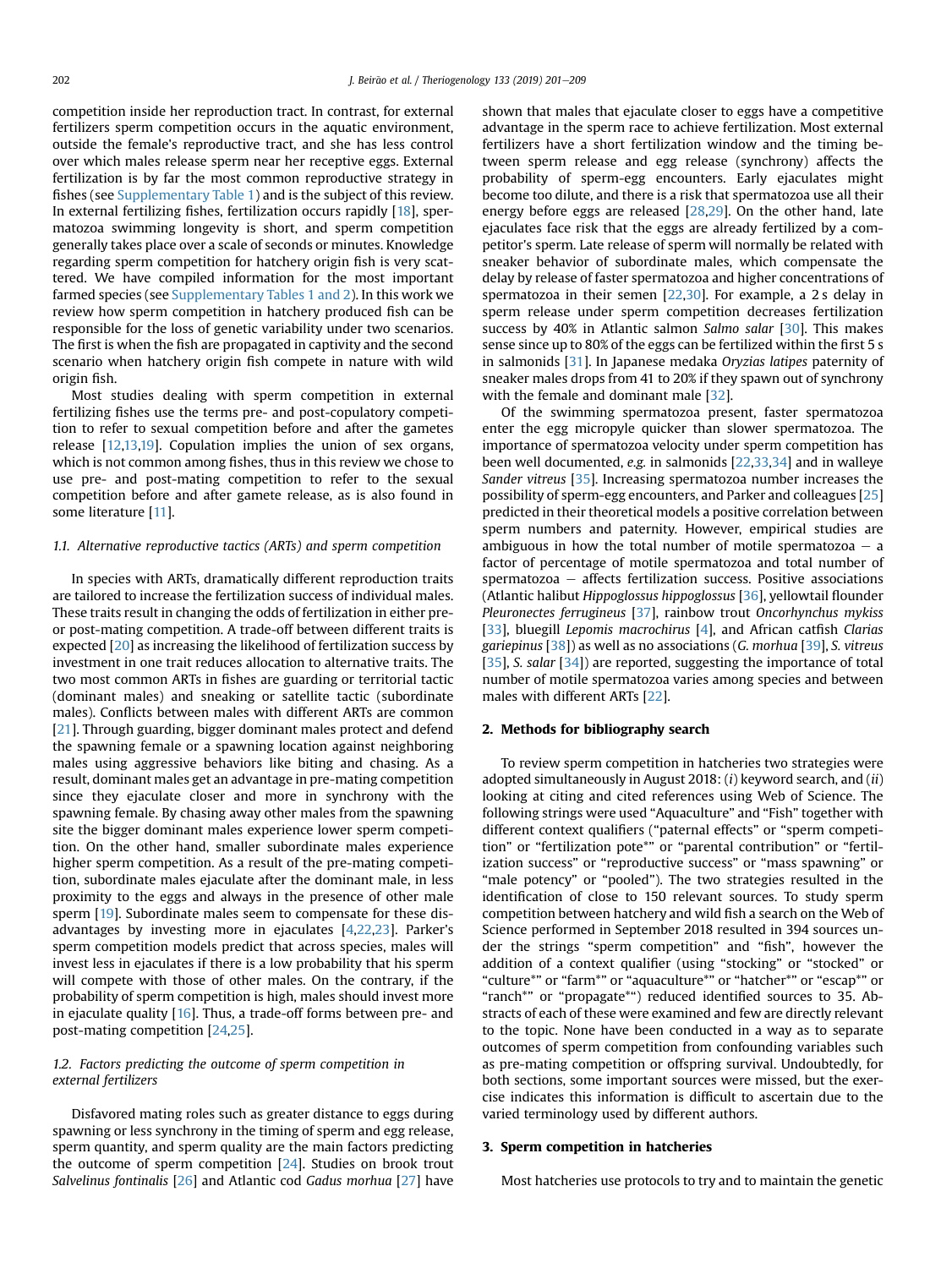<span id="page-2-0"></span>diversity of broodstock and to stabilize the effective population size and minimize inbreeding [\[40\]](#page-6-0). Nonetheless, a significant decrease in genetic variability within fish populations reared in captivity has been a recognized problem since the early 1980s [[41,](#page-6-0)[42\]](#page-7-0). This decrease was later linked to culture conditions and hatchery practices, including the use of pooled semen [[43,44](#page-7-0)], that reduces the effective size of the hatchery population [[45,46\]](#page-7-0). Since then, sperm competition has been pointed out as one of the causes for loss of genetic variability in aquaculture [\[45,47\]](#page-7-0). Sperm competition in hatcheries can occur under two distinct scenarios: naturally in mass spawning tanks [\[48](#page-7-0)] where the fertilization environment pseudo-resembles the natural environment, or it can be artificially induced by using pooled semen for in vitro fertilization [\[47](#page-7-0)] under a totally artificial fertilization environment. When semen is pooled, sperm competition is induced both for species that have naturally evolved under intense sperm competition as S. salar [[34](#page-6-0)], and for species that have evolved in the absence of sperm competition as the wolffishes Anarhichas sp. [[49](#page-7-0)]. If fish produced in hatcheries are used for domesticated broodstock or for stocking natural populations, over several generations poor hatchery practices will lead to a loss of genetic variability. This loss will accumulate over time, and eventually together with inbreeding and genetic drift, produce artificial selection for certain unintended life history traits [[42,50\]](#page-7-0).

In this section we review the impact of sperm competition in hatcheries for commercial production and for wild population enhancement. We define wild fish as those who were naturally spawned by their parents and grew to sexual maturation in nature. We define hatchery fish as those who were fertilized under artificial conditions. The range of propagation goals and techniques used in fish reproduction creates huge variations in the magnitude in which these terms separate the two groups. For example, some hatchery fish will have descended from generations of lifelong purposeful artificial selection in captivity, while others will be from wild parents and themselves be exposed to brief periods of human intervention. Stock enhancement programs can be developed with different goals: as a conservation measure for supportive breeding of species with declining populations in conservation hatcheries [\[51](#page-7-0)], for reintroduction programs when the species has been extirpated, and to sustain fisheries (sea-ranching). These breeding programs for release in the wild are designed to maintain the wild population's genetic diversity [\[52](#page-7-0)] as the hatchery produced fish will likely breed with wild conspecifics (see section [4.1\)](#page-5-0). However, individuals produced in hatcheries are subject to unnatural selective pressures, e.g. lack of mate choice, and experience very different spawning conditions than individuals in the wild, that can alter the population genetic structure [[53](#page-7-0)]. Because fish are quite fecund, few individuals can produce many offspring, and reduction in the effective population size can occur over only a few generations [[54](#page-7-0)]. As an example, a program to supplement the spring Chinook salmon Oncorhynchus tshawytscha in the Yakima River, USA, resulted in a disproportional increase of precocious males in natural populations [\[55\]](#page-7-0).

## 3.1. Sperm competition in mass spawners

Most breeding programs prefer artificial fertilization in vitro, however this is difficult in certain species. As a result, mass spawning is the method used in some cases such as gilthead seabream Sparus aurata and barramundi Lates calcarifer, including for selective breeding programs [[56,57](#page-7-0)]. Natural spawning has different advantages as it allows for active mate choice which may reduce intragenomic conflicts due to interactions between maternal and paternal haplotypes [[10,](#page-6-0)[58,59](#page-7-0)], natural synchronization in gamete release  $[60]$ , and the gene pool of multiple individuals to be represented with greater heterogeneity in the offspring and, thus, preserves natural genetic variability [[61\]](#page-7-0). Nonetheless, the genetic variability of offspring derived from natural spawning may be compromised by reproductive dominance of some males or due to the absence of spawning of some females and males [\[60\]](#page-7-0).

When communal or mass spawns are the preferred method for egg production, all individuals may not contribute to the next generation and often some dominance exists [[62,63\]](#page-7-0). As a result, paternity frequencies are highly skewed among males and, depending on the species, the proportion of males contributing to the different spawns is variable  $[57,64-66]$  $[57,64-66]$  $[57,64-66]$ . The overall result is a reduction in the effective population size and some level of inbreeding in every generation [[62,63\]](#page-7-0). As an example, in a L. calcarifer broodstock with 21 males, one male alone contributed to 16% of hatched larvae [[67](#page-7-0)]. Nevertheless, some examples exist that support the use of mass spawnings. In white seabass Atractoscion nobilis, prior and during spawning, multiple males surround a female and thus sperm competition is expected to be intense, but males contribute relatively equally to paternity [\[65\]](#page-7-0).

## 3.2. How can the outcome of sperm competition be controlled in mass spawners?

Several hatchery protocol questions arise when trying to control negative effects of genetic variability resulting from mass spawning. In these cases, it is essential to understand the social interactions established in the breeding tanks according to each species' reproductive biology. Nonetheless, even when the spawning events are recorded, it is challenging to differentiate the significance of pre- and post-mating (including sperm competition) contribution to progeny (see [Table 1](#page-3-0)). These social interactions include dominant and subordinate roles where the dominant males (usually larger) invest more in gaining access to the females and less in their ejaculate quality (see section [1.1](#page-1-0)). In 10 Florida pompano Trachinotus carolinus only the largest five individuals contributed to the spawnings, with the largest male siring 73.8% of the offspring [\[68\]](#page-7-0). However, the diversity of fish reproductive strategies impedes generalizations. In the case of S. aurata for example, male paternity seems to be more related with a malefemale size match, with medium size males siring most of the offspring [\[64\]](#page-7-0). These behaviors are often different from the wild, where the environment will have a determinant rule shaping the reproductive success of the different males [[69](#page-7-0)]. As an example, polygamous pairing of Murray cod Maccullochella peelii peelii, a known monogamous species in the wild, was observed in captivity [\[70\]](#page-7-0). Other important parameters like distance to the eggs during ejaculation and timing of gametes release (see section [1.2](#page-1-0) and examples within) will also affect each male's contribution in mass spawnings.

When pre- and post-mating competition are present, rearing conditions should minimize the chances of one male dominance. Even so, what the dominant-subordinate roles are in each spawning tank and how it affects pre- and post-mating competition and male contribution for the next generation is not always easy to identify exactly. Thus, alternative strategies should be implemented to avoid negative impacts of sexual competition in the genetic pool of the offspring. For example, the use of several mini-broodstocks instead a few large broodstocks, where individuals rotate among the stocks  $[63]$ , or increase the number of fish in the spawning groups [[67](#page-7-0)]. Another alternative is the replacement of dominant males by new ones [\[71\]](#page-7-0).

## 3.3. Induced sperm competition by the use of pooled semen

When building mating schemes, every adult selected as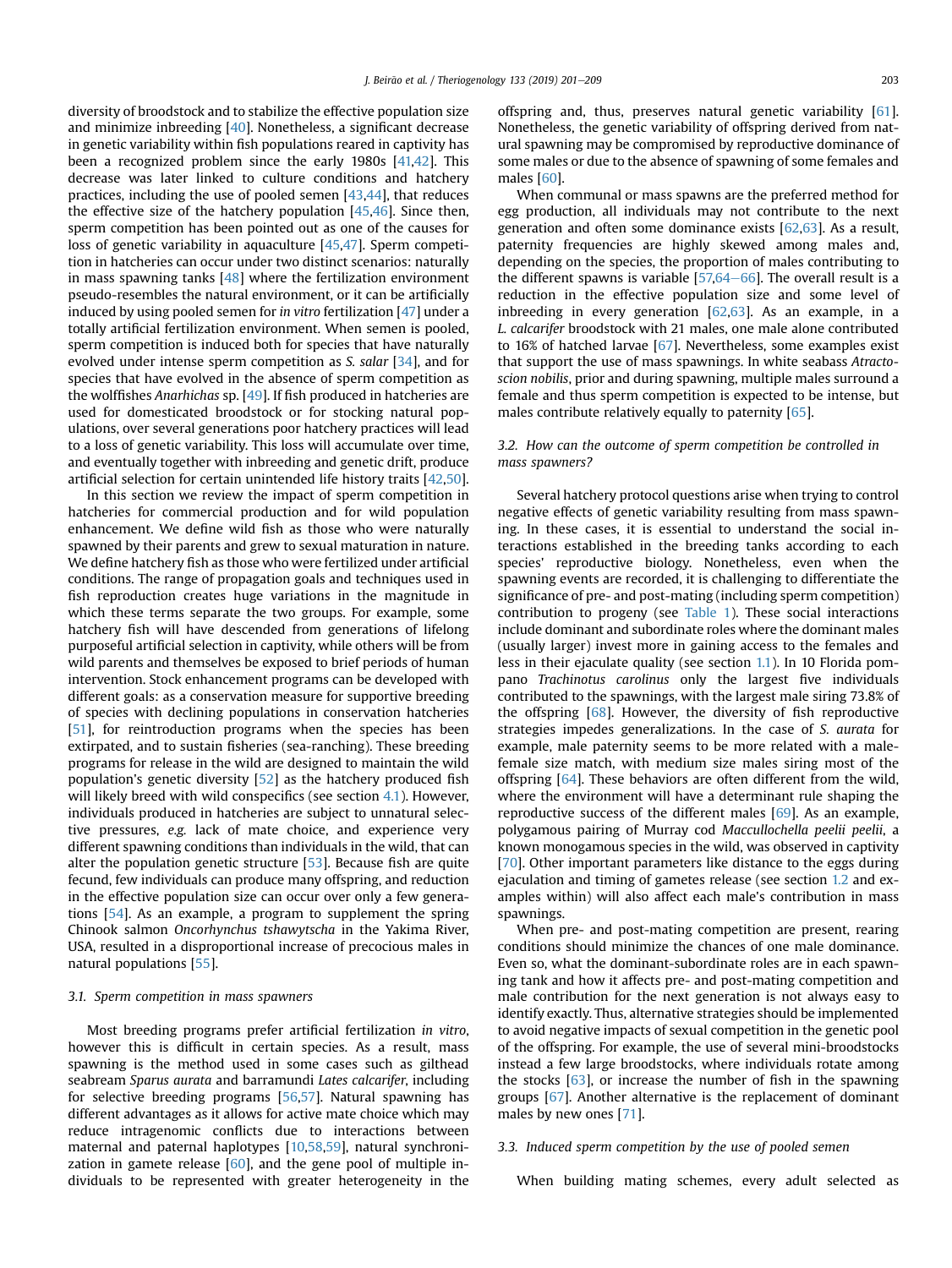#### <span id="page-3-0"></span>Table 1

Example studies that attribute differential contribution to the next generation's genetic composition to sexual selection in mass spawners. The selection mechanism and the determinants of reproductive success include biology description of the species, results and postulated hypothesis of the cited works. SCI - sperm competition intensity (see Supplementary Tables 1 and 2).

| Species                                         | Goal                   | Fish origin        | Selection mechanism                        | Determinants of<br>reproductive success | SCI | Reference     |
|-------------------------------------------------|------------------------|--------------------|--------------------------------------------|-----------------------------------------|-----|---------------|
| Gilthead seabream (Sparus aurata)               | aquaculture production | farmed             | dominant breeders                          | size match                              | 3   | [63, 64, 122] |
| White seabass (Atractoscion nobilis)            | restocking             | wild               | lottery polygyny                           | sperm quality                           | 5.  | [65]          |
| Florida pompano (Trachinotus carolinus)         | aquaculture production | wild and<br>farmed | male competition                           | male size                               |     | $[68]$        |
| Ballan wrasse (Labrus bergylta)                 | aquaculture production | wild               | male territorial behaviour                 | male dominance                          | 2   | [123]         |
| Atlantic cod (Gadus morhua)                     | aquaculture production | wild               | male competition                           | size match                              | 4   | [124]         |
| Barramundi (Lates calcarifer)                   | aquaculture production | wild and<br>farmed | sperm competition                          | sperm quality                           | 4   | [48, 67]      |
| Nile tilapia (Oreochromis niloticus)            | aquaculture production | farmed             | male territorial behaviour                 | male size and<br>condition factor       |     | [125, 126]    |
| Large yellow croaker (Larimichthys crocea)      | aquaculture production | wild               | male competition                           |                                         |     | $[127]$       |
| Common dentex (Dentex dentex)                   | aquaculture production | not<br>mentioned   | dominant breeders                          |                                         |     | $[62]$        |
| Murray cod (Maccullochella peelii)              | restocking             | wild               | male territorial behaviour                 | male size                               |     | $[70]$        |
| Blunt snout bream (Megalobrama<br>amblycephala) | aquaculture production | wild               | dominant breeders and<br>sperm competition | sperm quality                           |     | [128]         |

The sperm competition intensity (SCI) was attributed following  $[129]$  ranking where  $0 =$  internal fertilization (including fertilization in the mouth) and no evidence for communal spawning or polygamy;  $1 =$  internal fertilization and low communal spawning or polygamy, or external fertilization, distinct pairing, and no obvious communal spawning;  $2 =$  internal fertilization and high communal spawning or polygamy, or external fertilization, distinct pairing, and low communal spawning;  $3 =$  external fertilization, distinct pairing, and moderate communal spawning, or no pairing and low communal spawning; 4= external fertilization, distinct pairing, and high communal spawning, or no pairing and moderate communal spawning and;  $5 =$  no pairing and high communal spawning.

broodstock should have the same opportunity and an equal probability to produce the same number of offspring [[72](#page-7-0)]. Thus, to maintain control over who spawns, if gamete stripping techniques are available, in vitro artificial fertilization is the preferred technique. In these cases, without pooling, mating schemes of varying complexity can be applied to control any unwanted effect of preand post-mating competition that can bias the genetic pool [[46](#page-7-0)]. Nonetheless, difficulties in obtaining or holding large broodstocks, unbalanced sex ratios, or limiting resources to conduct large numbers of fertilizations lead hatchery managers to frequently choose to pool gametes as an alternative to maximize fertilization rates and easily achieve factorial matings [[72](#page-7-0),[73](#page-7-0)]. Different examples can be found where the use of pooled semen is justified to secure high fertilization rates because of variable quality of sperm between males [[74,75\]](#page-7-0), low semen volume [[49,75\]](#page-7-0) or even when female-male post-mating interactions could limit the fertilization success of a particular male [\[2,10](#page-6-0)]. Less frequently, the use of pooled semen is recommended to ensure greater genetic variability [[76](#page-7-0)], paradoxically recognizing that males have different contributions to the offspring [[60](#page-7-0)]. As a result, semen pooling is still frequently used in hatcheries for food production and to a lesser extent in breeding programs for endangered species conservation [[52](#page-7-0)], where this practice has been progressively eliminated [\[77\]](#page-7-0), but see for example a study in O. mykiss [\[53\]](#page-7-0).

Sperm competition success under in vitro fertilization conditions is frequently mentioned as male potency, which is the ability of a male to sire progeny when his semen is pooled with other individuals [[43](#page-7-0)]. Differences in male potency when using pooled semen lead to a higher skewed parental contribution to the next generation than would result from single-pair crosses [[73,78](#page-7-0)]. In one of the earliest studies on pink salmon Oncorhynchus gorbuscha, Gharrett and Shirley [\[43\]](#page-7-0) attributed unequal paternity to the varying abilities of spermatozoa of different males to compete for eggs and suggested that this could be linked to different maturation stages of the stripped males. For artificial fertilization, males are manually stripped and frequently sperm at different maturation stages can be obtained [\[79\]](#page-7-0) which may affect the sperm fertilizing ability. While this explanation cannot be completely discarded, sperm competition was probably also partly responsible for these observations [[43](#page-7-0)]. Some years later, Withler [\[44\]](#page-7-0), compared male potency in O. tshawytscha when semen from one male was used to fertilize the eggs, to when pooled semen in equal volumes from three males were applied. In the pooled crosses, there was heterogeneity in male potency that could not be explained by the fertilization success in individual male crosses or the individual male's spermatocrit (proportion of semen that is sperm cells vs seminal plasma). Instead, each male potency in each pooled cross, was affected by the identity of the other individuals that contributed to the pool. A number of subsequent studies in farmed species have shown that the use of pooled semen reduces genetic variability as a result of sperm competition  $[46,47,80-82]$  $[46,47,80-82]$  $[46,47,80-82]$  $[46,47,80-82]$ , causing an unequal contribution to the next generation [[45](#page-7-0)] (see [Table 2\)](#page-4-0). Males produce ejaculates of varying quality according to sperm competition risk (see section [1](#page-0-0)). The pooled semen environment could resemble natural conditions for species where gametemediated mate choice is normal, but the importance of sperm competition in pooled samples is greater than in the wild, where pre-mating behavior of males to obtained higher number of mates is part of the selection process [[72\]](#page-7-0).

A recurrent situation where semen pooling occurs is for storage with all the aforementioned unavoidable consequences. Semen storage is frequently used in breeding programs to assist in artificial fertilization techniques [\[56,83,84\]](#page-7-0). Semen can be stored individually or pooled. In some occasions, most of them for experimental procedures, semen is pooled before short-term cold storage [\[85\]](#page-7-0) and cryopreservation [\[75,86](#page-7-0)]. Under these conditions, some additional problems could arise from the use of stored semen in artificial fertilization. First, storage procedures affect spermatozoa motility and fertilizing ability, and this effect is different among males [[87,88](#page-7-0)]; how this can affect individual male potency is unknown. Second, when semen is pooled before storage, the sperm stay in contact with the seminal plasma of competitors for a long period of time and this could have an effect on their performance [[89](#page-7-0)]. Seminal plasma has been shown to mediate spermatozoa velocity adjustments between dominant and subordinate males [[90](#page-7-0)], and to negatively affect competitors' spermatozoa velocity as a mechanism of subordinate males to compensate for their unfavorable position [[89,91,92](#page-7-0)]. Nonetheless, different studies have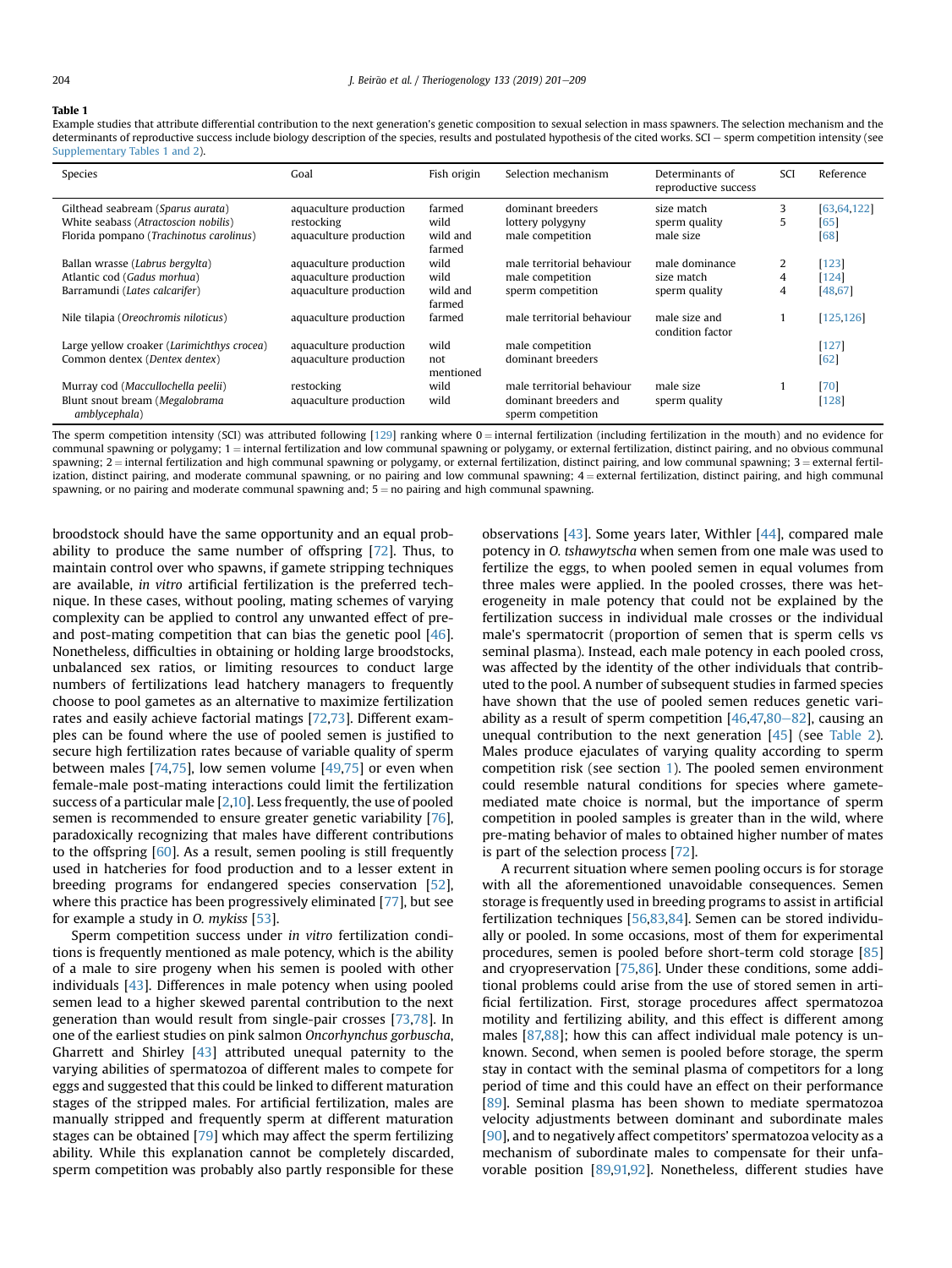#### <span id="page-4-0"></span>Table 2

Example studies where differential contribution to the next generation's genetic composition is due to sperm competition after using pooled semen. The determinants of reproductive success include results and postulated hypothesis of the cited works. SCI e sperm competition intensity (see Supplementary Tables 1 and 2).

| Species                                      | Goal                                   | Fish origin        | Determinants of reproductive success                       |   | Reference     |
|----------------------------------------------|----------------------------------------|--------------------|------------------------------------------------------------|---|---------------|
| Atlantic halibut (Hippoglossus hippoglossus) | aquaculture production                 | wild and<br>farmed | spermatozoa motility and velocity                          |   | [81]          |
| Steelhead trout (Oncorhynchus mykiss)        | restocking                             | wild               | sperm quality                                              | 3 | $[53]$        |
| Common carp (Cyprinus carpio)                | aquaculture production                 | farmed             | spermatozoa concentration, motility and velocity           | 4 | [95, 96, 130] |
| Caspian brown trout (Salmo trutta)           | restocking                             | wild               | spermatozoa motility duration                              | ۷ | [78]          |
| Atlantic cod (Gadus morhua)                  | fundamental research                   | wild               | percentage of progressive spermatozoa                      | 4 | [131]         |
| Silver catfish (Rhamdia quelen)              | stocking                               | wild               | inconclusive                                               |   | [82]          |
| Pink salmon (Oncorhynchus gorbuscha)         | restocking                             | wild               | spermatozoa motility and other sperm<br>quality parameters |   | $[43]$        |
| Chinook salmon (Oncorhynchus tshawytscha)    | restocking                             | wild               | inconclusive                                               |   | $[44]$        |
| Atlantic salmon (Salmo salar)                | fundamental research<br>and restocking | wild and<br>farmed | spermatozoa velocity and ATP                               |   | [34, 105]     |
| Whitefish (Coregonus zugensis)               | restocking                             | wild               | spermatozoa velocity, male age and<br>growth rate          |   | $[45]$        |

The sperm competition intensity (SCI) was attributed following  $[129]$  $[129]$  $[129]$  ranking where  $0 =$  internal fertilization (including fertilization in the mouth) and no evidence for  $\epsilon$  communal spawning or polygamy:  $1 =$  internal fertilization and low communal spawning or polygamy, or external fertilization, distinct pairing, and no obvious communal spawning; 2 = internal fertilization and high communal spawning or polygamy, or external fertilization, distinct pairing, and low communal spawning; 3 = external fertilization, distinct pairing, and moderate communal spawning, or no pairing and low communal spawning;  $4 =$ external fertilization, distinct pairing, and high communal spawning, or no pairing and moderate communal spawning and;  $5 =$  no pairing and high communal spawning.

failed to detect differences in offspring genetic variability between pooled fresh or cryopreserved sperm [\[60](#page-7-0)[,93\]](#page-8-0). The take home message is that semen pooling before storage should be avoided, especially if stored for stock enhancement or selective breeding programs.

# 3.4. How can the outcome of sperm competition be controlled in pooled semen?

The use of pooled semen should be avoided when building mating schemes as a general rule, as sperm competition will decrease the contribution of some males, even when this is the rational way to produce factorial matings [\[94\]](#page-8-0). Nevertheless, if the use of pooled semen cannot be avoided, the species' reproductive behavior and post-mating competition should be considered in the design of artificial reproduction protocols. Kaspar [[95](#page-8-0)] provides some general recommendations to decrease the negative consequences on offspring genetic variability when pooled semen is used. First, the most common recommendation is to use equal volumes of semen [\[45,](#page-7-0)[96](#page-8-0)]. This strategy not always results in an improvement in skewed male contribution to the progeny as males with higher concentration of spermatozoa will have a competitive advantage [[78](#page-7-0)]. Subordinate males usually gain prevalence over a dominant individual's ejaculate if equal volumes of semen are pooled. In an Alpine whitefish Coregonus zugensis, when equal volumes of semen were used without consideration of the spermatozoa concentration, fast-growing males had a reproductive advantage [\[45](#page-7-0)]. Second and intuitively, is to adjust the volume of semen from each male to have equal numbers of spermatozoa, as recommended by some authors [\[47,](#page-7-0)[96,97\]](#page-8-0). However, in common carp Cyprinus carpio this method was less effective in maintaining the effective number of males [[95](#page-8-0)], in this case males with higher spermatozoa velocity had higher chances to achieve fertilization. Using pooled samples from two G. morhua males, with semen volumes adjusted to add approximately equal number of spermatozoa, some males sired more larvae then others [\[98\]](#page-8-0). Also in C. zugensis, when the volume of semen was adjusted according to the sperm concentration, the loss of genetic variability was lower than using equal volumes of semen, but younger males with faster spermatozoa were favored, leading to a selection of early maturing males [[45](#page-7-0)]. Thirdly, Kaspar [\[95\]](#page-8-0) also suggested to incubate the pool of semen for some time prior to use, as in O. tshawytscha holding a pool of semen for 60 min prior to use allowed a good, if not total reequilibration of male contributions [\[80\]](#page-7-0). This observation is probably related with a stabilizing effect of the different male's seminal plasma [\[90\]](#page-7-0). Nonetheless, there is a dearth of information regarding the potential effects of seminal fluids among males and how it can impact the incubation of pooled semen. Finally, we also suggest using an equal amount of motile spermatozoa or spermatozoa swimming at a certain speed. Sperm swimming parameters, such as spermatozoa velocity, and motility are frequently the best predictors of sperm competition success [[34](#page-6-0)[,99\]](#page-8-0) and individuals with faster or highly motile spermatozoa fertilize a higher proportion of the progeny. Furthermore, within an ejaculate different sperm subpopulations exist with different swimming characteristics [\[79,86](#page-7-0)], and the subpopulation structure is different between dominant and subordinate males in S. salar [\[100\]](#page-8-0). Usually, the fast moving subpopulations have higher chance to achieve fertilization [\[86,](#page-7-0)[101\]](#page-8-0). Exactly how these sperm subpopulations can affect sperm fertilization under sperm competition is unknown. Nonetheless, adjusting the semen volumes either based on percentages of motile spermatozoa or spermatozoa swimming velocity could be technically challenging, since fertilization frequently needs to be conducted shortly after gamete (sperm and eggs) stripping, and this approach requires a more complex evaluation of the semen quality.

Another practice to avoid when using pooled semen is the sequential addition of semen samples, as timing of sperm addition to the eggs will affect each male's contribution. As previously described, gamete release timing has been shown to have an important impact in sperm competition success [\[22,30](#page-6-0)], in a logic of first come first served (see section [1.2\)](#page-1-0). Different studies in salmonids have observed that when the sperm are added at intervals, the spermatozoa of the first male usually sires higher percentages of progeny [\[30,](#page-6-0)[43](#page-7-0),[47](#page-7-0)]. The longer the interval the more disproportional will be each male contribution [[43](#page-7-0)]. Thus, the sequential addition of sperm should be avoided, and if pooled semen is to be used, the semen should be added to the eggs in a way which ensures that every spermatozoa with same phenotypic traits has an equal chance to fertilize.

## 4. Sperm competition between wild and hatchery fish

Genetic interactions between hatchery and wild fish are of key conservation concern. Hatchery fish often interbreed with wild fish, either purposefully as with hatchery enhancement programs, or unintentionally when farmed fish escape from their enclosures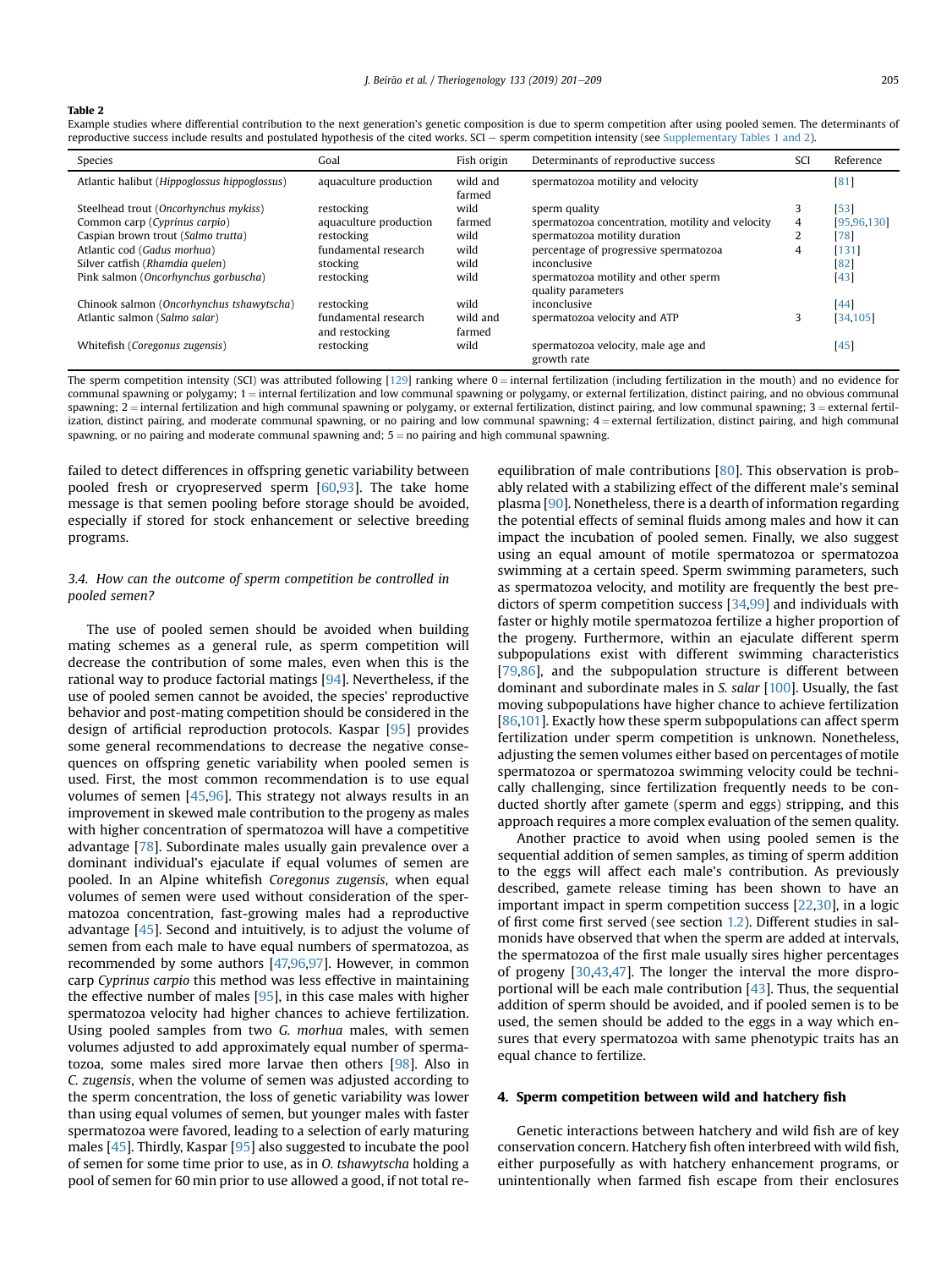<span id="page-5-0"></span>[[102](#page-8-0)]. Fertilization of wild eggs can be achieved under two contexts: 1) when a wild female chooses to spawn with a hatchery male, and 2) when she does not, but he releases sperm at the same time as her chosen wild male (sperm competition). The former has received a good deal of attention, but there is a dearth of information on the later in the wild. Aquaculture escapees often do not overlap in space and time with wild spawners, or do not perform well in mating rituals. Such pre-mating barriers to spawning have been documented elsewhere [\[103,104\]](#page-8-0); this section focuses solely on post-mating sperm competition between wild and hatchery fish. We consider situations where the female is of wild origin, and sperm from at least one wild male and one hatchery male compete to fertilize her eggs. Sperm released exclusively by hatchery males (perhaps common in many stocking programs) is not examined.

Artificial fertilization environments create useful settings to explore proximate mechanisms that lead to variable paternity success under sperm competition. These can be comprised of two situations. The first occurs when gametes are stripped from mature fish and then mixed in a container in known concentrations [\[2](#page-6-0),[105](#page-8-0)]. The second happens when fish are held in spawning tanks, cages or artificial streams and allowed to mate on their own  $[55,106-108]$  $[55,106-108]$  $[55,106-108]$  $[55,106-108]$  $[55,106-108]$  $[55,106-108]$ . Paternity derived from the later approach is a result of both preand post-mating competition including sperm competition (from unknown amounts of semen/sperm), and teasing apart relative effects can be difficult [[109\]](#page-8-0) as discussed in section [3.1 and 3.2.](#page-2-0) These laboratory studies sometimes indicate that semen of captive males is of poor quality [\[110](#page-8-0)] (but exceptions exist [[100,111,112\]](#page-8-0)) and such males should acquire low percentages of paternity under sperm competition with wild males. Poor semen in captivity is thought to be largely related to diet; broodstock breeding programs use special diets to improve semen quality [[113\]](#page-8-0). Hatchery males that spawn shortly after escaping from aquaculture farms may therefore be unlikely to steal much paternity (as individuals) from wild males. However if they survive long term and switch to a wild diet this buffer probably disappears [\[114](#page-8-0)]. Fish produced for stocking programs, which have had a nearly life-long wild diet are not expected to have reduced semen quality. This can lead to problems as described below.

In the spawning location of a native wild female there can be several types of hatchery males that ejaculate as she releases eggs. These include males from her native population (section 4.1), foreign populations of her own species (section 4.2), and of other species (section 4.3).

# 4.1. Intra-population sperm competition between wild and hatchery fish in nature

Hatchery origin fish are sometimes created from parents that were collected from the same location in which the hatchery individuals now are spawning in nature. This generally means both wild and hatchery spawners are descendent from the same evolutionary lineage. Any local adaptations to that specific environment would be historically common in both groups, and on the surface, it would appear that no evolutionary divergence in wild descendants would occur from spawning with hatchery individuals. Such is the goal of so-called "conservation hatcheries" [[51\]](#page-7-0).

However, selective environments during the production of these hatchery individuals causes variable amounts of domestication (see section [3](#page-1-0)). If these fish steal paternity from wild males, they leave descendants that are less fit for their wild environments. Because these are the same species, if the hatchery fish are of similar phenotype to wild individuals  $[114-117]$  $[114-117]$  $[114-117]$  $[114-117]$  there are likely to be few barriers to mating. Even if hatchery fish are not good at courting, sneaking or satellite spawning would lead to sperm competition with wild males. Sperm competition therefore creates a pathway for domesticated selection of entire wild populations if it occurs continuously over several generations.

## 4.2. Inter-population sperm competition between wild and hatchery fish in nature

Fish often adapt to their local environments, creating intraspecific genetic variation that comprises a key component of biodiversity that can be quite dramatic in some taxa [\[118\]](#page-8-0). Artificial breeding programs often use broodstock from one region (population) and either purposefully or accidently release fish into the habitat of another [\[119,120](#page-8-0)]. Spawning by such fish leads to interpopulation matings including via sperm competition when a hatchery male is not the chosen mate. Such intra-specific hybridization is much more common but harder to detect than interspecific hybridization, and is a form of genetic pollution that creates a large threat to biodiversity [[121](#page-8-0)].

# 4.3. Inter-specific sperm competition between wild and hatchery fish in nature

Inter-specific hybridization resulting from monogamous spawning between species, or inter-specific sperm competition between related species is rarer, but easier to observe than that among intra-specific populations. Both species may naturally coexist, but artificial breeding raises densities of one species, leading to increased likelihood of co-spawning. An example is from Alaska, where large releases of O. gorbuscha [\[119\]](#page-8-0) likely increases the rate of inter-specific sperm competition between male satellite O. gorbuscha and wild chum salmon Oncorhynchus keta, creating "chumpies". Hatchery released fish can make up an enormous proportion of spawners in some areas, so they could be a significant problem. Other salmonid examples would include hatchery released O. mykiss in the habitat of cutthroat trout Oncorhynchus clarkii, and hatchery released or escaped S. salar in the native European range of brown trout Salmo trutta.

Counter intuitively, this form of sperm competition is generally of less conservation concern than intra-specific destruction of local adaptation because although some proportion of a female's eggs are lost to hybridization, in most cases F2s are rarely produced from inter-specific unions and long-term introgression is limited. Because this is an evolutionary dead-end, from the point of genetic pollution, it is therefore often less damaging to produce foreign species, rather than foreign populations of native species, if they either purposefully or accidently spawn in nature. For example, S. salar aquaculture does not cause genetic problems in the southern hemisphere, or Pacific coast of North America, but it is a cause of concern in their native range of the north Atlantic. Cultured O. mykiss would be less harmful in the Atlantic, as there are no salmonids that spawn at the same time of year.

## 5. Final remarks

The biology of different species and the artificial environments created in hatcheries for both mass spawnings and for in vitro fertilizations, will dictate the factors that influence sperm competition. The use of inappropriate protocols for spawning and artificial fertilization in hatchery environments can result in loss of genetic variability of offspring, inbreeding and problems for adaptability and survival of broodstock and fish released in the wild. Different studies to date, together with theoretical predictions, clearly advise against uncontrolled mass spawning and pooling ejaculates when the fish produced will be used as broodstock or for stocking natural populations. In species that have reached a high volume production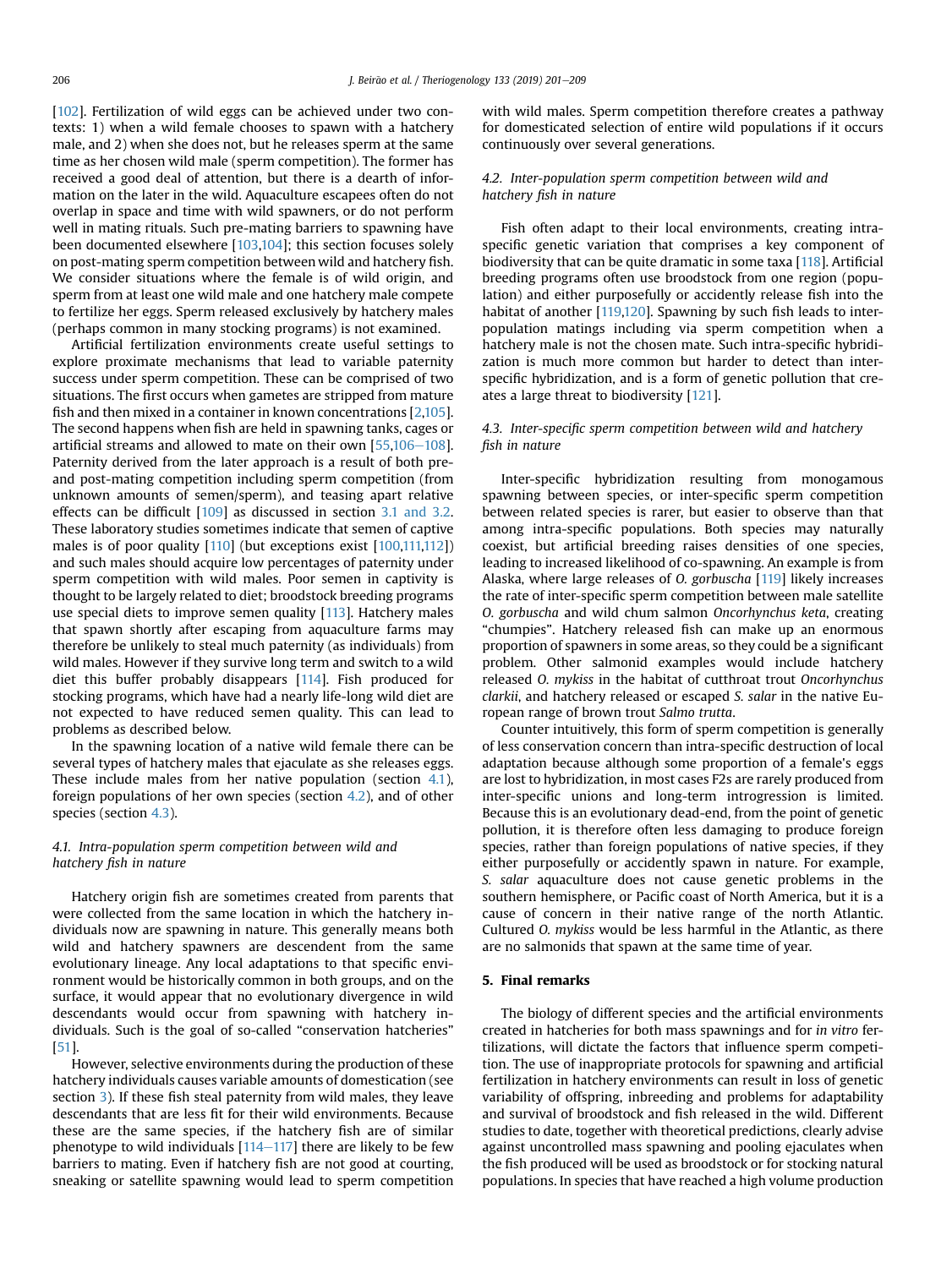<span id="page-6-0"></span>or in certain stocking programs, such as for different salmonids, hatcheries have started to adopt techniques to control the negative effects of sperm competition [\[72](#page-7-0)[,94\]](#page-8-0). Nonetheless, limitations in some low production species result in the use of pooled semen and non-controlled mass spawning as the common approach. Speciesspecific protocols need to be developed and adapted to each hatchery scenario. But some basic guidelines are that every adult selected as broodstock should be given an equal opportunity to produce equal number of offspring [\[72\]](#page-7-0).

We advocate that mass spawnings and the use of pooled semen should be limited. Mass spawning should only be accepted on occasions when the species' reproductive biology creates difficulties of using artificial fertilization. In these occasions, rearing conditions should minimize the chances of one male dominating, by for example, replacing the dominant male. The use of pooled semen should only be accepted when semen limitation cannot be circumvented. In these cases, measures such as the use of equal amount of spermatozoa, should be adopted. In both circumstances a close monitorization of genetic variability should be made.

## Appendix A. Supplementary data

Supplementary data to this article can be found online at <https://doi.org/10.1016/j.theriogenology.2019.03.034>.

## References

- [1] [Evans JP, Magurran AE. Multiple bene](http://refhub.elsevier.com/S0093-691X(19)30084-6/sref1)fits of multiple mating in guppies. Proc Vatl Acad Sci U S A 2000;97:10074-[6.](http://refhub.elsevier.com/S0093-691X(19)30084-6/sref1)
- [2] Purchase CF, Hasselman DJ, Weir LK. Relationship between fertilization success and the number of milt donors in rainbow smelt Osmerus mordax (Mitchell): implications for population growth rates. J Fish Biol 2007;70: 934-46. <https://doi.org/10.1111/j.1095-8649.2007.01356.x>.
- [3] Oliveira RF, Canario AV, Grober MS, Santos RS. Endocrine correlates of male polymorphism and alternative reproductive tactics in the Azorean rock-pool blenny, Parablennius sanguinolentus parvicornis. Gen Comp Endocrinol 2001;121:278-88. [https://doi.org/10.1006/gcen.2001.7596.](https://doi.org/10.1006/gcen.2001.7596)
- [4] Neff BD, Fu P, Gross MR. Sperm investment and alternative mating tactics in bluegill sunfish (Lepomis macrochirus). Behav Ecol 2003;14:634-41. [https://](https://doi.org/10.1093/beheco/arg032) [doi.org/10.1093/beheco/arg032.](https://doi.org/10.1093/beheco/arg032)
- [5] Parker GA. Sperm competition and its evolutionary consequences in the insects. Biol Rev 1970;45:525-67. [https://doi.org/10.1111/j.1469-](https://doi.org/10.1111/j.1469-185X.1970.tb01176.x) [185X.1970.tb01176.x](https://doi.org/10.1111/j.1469-185X.1970.tb01176.x).
- [6] [Birkhead TR, M](http://refhub.elsevier.com/S0093-691X(19)30084-6/sref6)ø[ller AP. Preface. Sperm compet. Sex. Sel.. San Diego: Aca](http://refhub.elsevier.com/S0093-691X(19)30084-6/sref6)demic Press: 1998. xiii-[xiv](http://refhub.elsevier.com/S0093-691X(19)30084-6/sref6).
- [7] [Darwin CR. The descent of man, and selection in relation to sex.](http://refhub.elsevier.com/S0093-691X(19)30084-6/sref7) first ed., vol [1. London: John Murray; 1871.](http://refhub.elsevier.com/S0093-691X(19)30084-6/sref7)
- [8] [Andersson M. Sexual selection. Princeton: Princeton University Press; 1994](http://refhub.elsevier.com/S0093-691X(19)30084-6/sref8).
- [9] Firman RC, Gasparini C, Manier MK, Pizzari T. Postmating female control: 20 Years of cryptic female choice. Trends Ecol Evol  $2017:32:368-82$ . [https://](https://doi.org/10.1016/j.tree.2017.02.010) [doi.org/10.1016/j.tree.2017.02.010](https://doi.org/10.1016/j.tree.2017.02.010).
- [10] Nordeide JT. Is there more in 'gamete quality' than quality of the gametes? A review of effects of female mate choice and genetic compatibility on<br>offspring quality. Aquacult Res 2007;38:1–16. [https://doi.org/10.1111/](https://doi.org/10.1111/j.1365-2109.2006.01635.x) [j.1365-2109.2006.01635.x](https://doi.org/10.1111/j.1365-2109.2006.01635.x).
- [11] Gessner C, Nakagawa S, Zavodna M, Gemmell NJ. Sexual selection for genetic compatibility: the role of the major histocompatibility complex on cryptic female choice in Chinook salmon (Oncorhynchus tshawytscha). Heredity 2017;118:442-52. https://doi.org/10.1038/hdv.2016.116.
- [12] Lehnert S, Butts I, Flannery W, Peters EM, Heath D KD, Pitcher T. Effects of ovarian fluid and genetic differences on sperm performance and fertilization success of alternative reproductive tactics in Chinook salmon. J Evol Biol 2017;30. <https://doi.org/10.1111/jeb.13088>.
- [13] Yeates SE, Diamond SE, Einum S, Emerson BC, Holt WV, Gage MJG. Cryptic choice of conspecific sperm controlled by the impact of ovarian fluid on sperm swimming behaviour. Evolution 2013;67:3523-36. [https://doi.org/](https://doi.org/10.1111/evo.12208) [10.1111/evo.12208](https://doi.org/10.1111/evo.12208).
- [14] [Zadmajid V, Myers JN, Sørensen SR, Butts IAE. Ovarian](http://refhub.elsevier.com/S0093-691X(19)30084-6/sref14) fluid and its impacts on sperm performance in fi[sh: a review. Theriogenology 2019;132:144](http://refhub.elsevier.com/S0093-691X(19)30084-6/sref14)-[52](http://refhub.elsevier.com/S0093-691X(19)30084-6/sref14).
- [15] Parker GA. Sperm competition games: raffles and roles. Proc Roy Soc Lond B 1990;242:120-6. [https://doi.org/10.1098/rspb.1990.0114.](https://doi.org/10.1098/rspb.1990.0114)
- [16] Parker GA, Ball MA, Stockley P, Gage MJG. Sperm competition games: individual assessment of sperm competition intensity by group spawners. Proc Roy Soc Lond B 1996;263:1291-7. [https://doi.org/10.1098/rspb.1996.0189.](https://doi.org/10.1098/rspb.1996.0189)
- [17] [Petersen CW, Warner RR. Sperm competition in](http://refhub.elsevier.com/S0093-691X(19)30084-6/sref17) fishes. Sperm Compet. Sex. [Sel.. San Diego: Academic press; 1998. p. 435](http://refhub.elsevier.com/S0093-691X(19)30084-6/sref17)-[63.](http://refhub.elsevier.com/S0093-691X(19)30084-6/sref17)
- [18] Browne RK, Kaurova SA, Uteshev VK, Shishova NV, McGinnity D, Figiel CR, et al. Sperm motility of externally fertilizing fish and amphibians. Theriogenology 2015;83:1-13. [https://doi.org/10.1016/j.theriogenology.2014.09.](https://doi.org/10.1016/j.theriogenology.2014.09.018) [018.](https://doi.org/10.1016/j.theriogenology.2014.09.018)
- [19] Brattli MB, Egeland TB, Nordeide JT, Folstad I. Spawning behavior of Arctic charr (Salvelinus alpinus): spawning synchrony, vibrational communication, and mate guarding. Ecol Evol 2018;8:8076-87. [https://doi.org/10.1002/](https://doi.org/10.1002/ece3.4277) [ece3.4277.](https://doi.org/10.1002/ece3.4277)
- [20] Taborsky M. Sperm competition in fish: `bourgeois' males and parasitic spawning. Trends Ecol Evol 1998;13:222-7. [https://doi.org/10.1016/S0169-](https://doi.org/10.1016/S0169-5347(97)01318-9) [5347\(97\)01318-9](https://doi.org/10.1016/S0169-5347(97)01318-9).
- [21] [Sørum V, Figenschou L, Rudolfsen G, Folstad I. Spawning behaviour of Arctic](http://refhub.elsevier.com/S0093-691X(19)30084-6/sref21) charr (Salvelinus alpinus[\): risk of sperm competition and timing of milt](http://refhub.elsevier.com/S0093-691X(19)30084-6/sref21) release for sneaker and dominant males. Behaviour  $2011:148:1157-72$ .
- [22] Egeland TB, Rudolfsen G, Nordeide JT, Folstad I. On the relative effect of spawning asynchrony, sperm quantity, and sperm quality on paternity under sperm competition in an external fertilizer. Front Ecol Evol 2015;3. [https://](https://doi.org/10.3389/fevo.2015.00077) [doi.org/10.3389/fevo.2015.00077](https://doi.org/10.3389/fevo.2015.00077).
- [23] Burness G, Casselman SJ, Schulte-Hostedde AI, Moyes CD, Montgomerie R. Sperm swimming speed and energetics vary with sperm competition risk in bluegill (Lepomis macrochirus). Behav Ecol Sociobiol 2004:56:65-70. [https://](https://doi.org/10.1007/s00265-003-0752-7) [doi.org/10.1007/s00265-003-0752-7.](https://doi.org/10.1007/s00265-003-0752-7)
- [24] Gage MJG, Stockley P, Parker GA. Effects of alternative male mating strategies on characteristics of sperm production in the Atlantic salmon (Salmo salar): theoretical and empirical investigations. Philos Trans R Soc Lond Ser B Biol Sci 1995;350:391-9. [https://doi.org/10.1098/rstb.1995.0173.](https://doi.org/10.1098/rstb.1995.0173)
- [25] Parker GA, Lessells CM, Simmons LW. Sperm competition games: a general model for precopulatory male-male competition. Evolution 2013;67: 95-109. <https://doi.org/10.1111/j.1558-5646.2012.01741.x>.
- [26] Blanchfield P, Ridgway M, Wilson C. Breeding success of male brook trout (Salvelinus fontinalis) in the wild. Mol Ecol 2003;12:2417-28. [https://doi.org/](https://doi.org/10.1046/j.1365-294X.2003.01917.x) [10.1046/j.1365-294X.2003.01917.x](https://doi.org/10.1046/j.1365-294X.2003.01917.x).
- [27] Hutchings J, Bishop T, McGregor-Shaw C. Spawning behaviour of Atlantic cod, Gadus morhua: evidence of mate competition and mate choice in a broadcast spawner. Can J Fish Aquat Sci 1999;56:97-104. [https://doi.org/](https://doi.org/10.1139/cjfas-56-1-97) [10.1139/cjfas-56-1-97](https://doi.org/10.1139/cjfas-56-1-97).
- [28] Levitan D. Sperm limitation, gamete competition, and sexual selection in external fertilizers. Sperm Compet Sex Sel 1998:175-217. [https://doi.org/](https://doi.org/10.1016/B978-012100543-6/50031-3) [10.1016/B978-012100543-6/50031-3](https://doi.org/10.1016/B978-012100543-6/50031-3).
- [29] Petersen CW, Warner RR, Shapiro DY, Marconato A. Components of fertilization success in the bluehead wrasse, Thalassoma bifasciatum. Behav Ecol 2001;12:237-45. <https://doi.org/10.1093/beheco/12.2.237>.
- [30] Yeates S, Searle J, Ward RG, Gage MJG. A two-second delay confers first-male fertilization precedence within in vitro sperm competition experiments in Atlantic salmon. J Fish Biol 2007;70:318-22. [https://doi.org/10.1111/j.1095-](https://doi.org/10.1111/j.1095-8649.2006.01294.x) [8649.2006.01294.x.](https://doi.org/10.1111/j.1095-8649.2006.01294.x)
- [31] Hoysak D, Liley N. Fertilization dynamics in sockeye salmon and a comparison of sperm from alternative male phenotypes. J Fish Biol 2001;58: 1286-300. <https://doi.org/10.1111/j.1095-8649.2001.tb02286.x>.
- [32] Koya Y, Koike Y, Onchi R, Munehara H. Two patterns of parasitic male mating behaviors and their reproductive success in Japanese medaka, Oryzias latipes. Zool Sci (Tokyo) 2013;30:76-82. [https://doi.org/10.2108/zsj.30.76.](https://doi.org/10.2108/zsj.30.76)
- [33] Lahnsteiner F, Berger B, Weismann T, Patzner RA. Determination of semen quality of the rainbow trout, Oncorhynchus mykiss, by sperm motility, seminal plasma parameters, and spermatozoal metabolism. Aquaculture 1998;163:163-81. https://doi.org/10.1016/S0044-8486(98)00243-
- [34] Gage MJG, Macfarlane CP, Yeates S, Ward RG, Searle JB, Parker GA. Spermatozoal traits and sperm competition in Atlantic salmon: relative sperm velocity is the primary determinant of fertilization success. Curr Biol 2004;14:44-7. <https://doi.org/10.1016/j.cub.2003.12.028>.
- [35] Casselman S, Schulte-Hostedde A, Montgomerie R. Sperm quality influences male fertilization success in walleye (Sander vitreus). Can J Fish Aquat Sci 2006;63:2119-25. [https://doi.org/10.1139/F06-108.](https://doi.org/10.1139/F06-108)
- [36] Ottesen OH, Babiak I. Parental effects on fertilization and hatching success and development of Atlantic halibut (Hippoglossus hippoglossus L.) embryos and larvae. Theriogenology 2007;68:1219-27. [https://doi.org/10.1016/](https://doi.org/10.1016/j.theriogenology.2007.08.015) [j.theriogenology.2007.08.015](https://doi.org/10.1016/j.theriogenology.2007.08.015).
- [37] Clearwater SJ, Crim LW. Gonadotropin releasing hormone-analogue treatment increases sperm motility, seminal plasma pH and sperm production in yellowtail flounder Pleuronectes ferrugineus. Fish Physiol Biochem 1998;19: 349-57. [https://doi.org/10.1023/A:1007759620936.](https://doi.org/10.1023/A:1007759620936)
- [38] Rurangwa E, Volckaert FAM, Huyskens G, Kime DE, Ollevier F. Quality control of refrigerated and cryopreserved semen using computer-assisted sperm analysis (CASA), viable staining and standardized fertilization in African catfish (Clarias gariepinus). Theriogenology 2001;55:751-69. [https://doi.org/](https://doi.org/10.1016/S0093-691X(01)00441-1) [10.1016/S0093-691X\(01\)00441-1.](https://doi.org/10.1016/S0093-691X(01)00441-1)
- [39] Trippel EA, Neilson JD. Fertility and sperm quality of virgin and repeatspawning Atlantic cod (Gadus morhua) and associated hatching success. Can J Fish Aquat Sci 1992;49:2118-27. <https://doi.org/10.1139/f92-235>.
- [40] Fisch KM, Kozfkay CC, Ivy JA, Ryder OA, Waples RS. Fish hatchery genetic management techniques: integrating theory with implementation. N Am J Aquacult 2015;77:343-57. <https://doi.org/10.1080/15222055.2014.999846>.
- [41] Stahl G. Differences in the amount and distribution of genetic variation between natural populations and hatchery stocks of Atlantic salmon. Aquaculture 1983;33:23-32. [https://doi.org/10.1016/0044-8486\(83\)90383-6.](https://doi.org/10.1016/0044-8486(83)90383-6)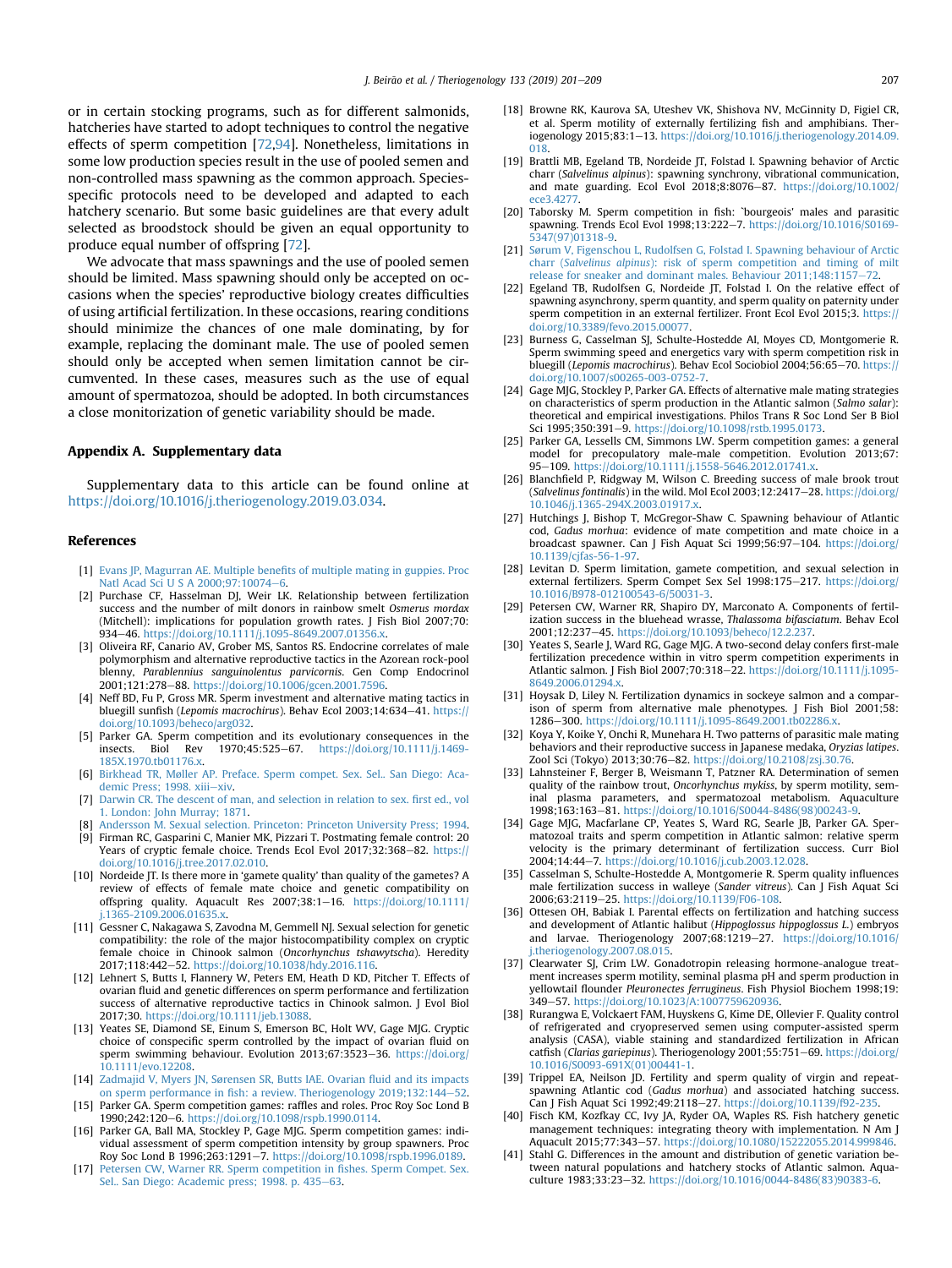- <span id="page-7-0"></span>[42] Hynes JD, Brown Jr EH, Helle JH, Ryman N, Webster DA. Guidelines for the culture of fish stocks for resource management. Can J Fish Aquat Sci 1981;38: 1867e76. <https://doi.org/10.1139/f81-232>.
- [43] Gharrett AJ, Shirley SM. A genetic examination of spawning methodology in a salmon hatchery. Aquaculture  $1985;47;245-56$ . [https://doi.org/10.1016/](https://doi.org/10.1016/0044-8486(85)90071-7) [0044-8486\(85\)90071-7.](https://doi.org/10.1016/0044-8486(85)90071-7)
- [44] Withler RE. Genetic consequences of fertilizing chinook salmon (Oncorhynchus tshawytscha) eggs with pooled milt. Aquaculture 1988;68:15-25. [https://doi.org/10.1016/0044-8486\(88\)90287-6](https://doi.org/10.1016/0044-8486(88)90287-6).
- [45] Wedekind C, Rudolfsen G, Jacob A, Urbach D, Mueller R, The genetic consequences of hatchery-induced sperm competition in a salmonid. Biol Conserv 2007:137:180-8. <https://doi.org/10.1016/j.biocon.2007.01.025>
- [46] Bartron ML, Sard N, Scribner K. Evaluation of effective number of breeders and coancestry among progeny produced using common hatchery mating strategies. Trans Am Fish Soc 2017;147. <https://doi.org/10.1002/tafs.10013>.
- [47] Gile SR, Ferguson MM. Factors affecting male potency in pooled gamete crosses of rainbow trout, Oncorhynchus mykiss. Environ Biol Fish 1995;42: 267e75. <https://doi.org/10.1007/BF00004920>.
- [48] Frost LA, Evans BS, Jerry DR. Loss of genetic diversity due to hatchery culture practices in barramundi (Lates calcarifer). Aquaculture 2006;261:1056-64. <https://doi.org/10.1016/j.aquaculture.2006.09.004>.
- [49] Beirão J, Ottesen OH. Optimization of a fertilization protocol for spotted wolffish (Anarhichas minor). Aquaculture 2018;484:133-8. [https://doi.org/](https://doi.org/10.1016/j.aquaculture.2017.11.004) [10.1016/j.aquaculture.2017.11.004](https://doi.org/10.1016/j.aquaculture.2017.11.004).
- [50] Dean R, Wright AE, Marsh-Rollo SE, Nugent BM, Alonzo SH, Mank JE. Sperm competition shapes gene expression and sequence evolution in the ocellated wrasse. Mol Ecol 2017;26:505-18. [https://doi.org/10.1111/mec.13919.](https://doi.org/10.1111/mec.13919)
- [51] Stark EJ, Vidergar DT, Kozfkay CC, Kline PA. Egg viability and egg-to-fry survival of captive-reared chinook salmon released to spawn naturally. Trans Am Fish Soc 2018;147:128-38. [https://doi.org/10.1002/tafs.10020.](https://doi.org/10.1002/tafs.10020)
- [52] Fraser DJ. How well can captive breeding programs conserve biodiversity? A review of salmonids. Evol Appl 2008;1:535-86. [https://doi.org/10.1111/](https://doi.org/10.1111/j.1752-4571.2008.00036.x) [j.1752-4571.2008.00036.x.](https://doi.org/10.1111/j.1752-4571.2008.00036.x)
- [53] McLean JE, Seamons TR, Dauer MB, Bentzen P, Quinn TP. Variation in reproductive success and effective number of breeders in a hatchery population of steelhead trout (Oncorhynchus mykiss): examination microsatellite-based parentage analysis. Conserv Genet 2008;9:295-304. <https://doi.org/10.1007/s10592-007-9340-0>.
- [54] [Ryman N, Laikre L. Effects of supportive breeding on the genetically effective](http://refhub.elsevier.com/S0093-691X(19)30084-6/sref54) population size. Consery Biol 1991:5:325-[9.](http://refhub.elsevier.com/S0093-691X(19)30084-6/sref54)
- [55] Schroder SL, Knudsen CM, Pearsons TN, Kassler TW, Beall EP, Young SF, et al. Breeding success of four male life history types of spring Chinook Salmon spawning in an artificial stream. Environ Biol Fish 2012;94:231-48. [https://](https://doi.org/10.1007/s10641-011-9789-z) [doi.org/10.1007/s10641-011-9789-z](https://doi.org/10.1007/s10641-011-9789-z).
- [56] Chavanne H, Janssen K, Hofherr J, Contini F, Haffray P, Consortium A, et al. A comprehensive survey on selective breeding programs and seed market in the European aquaculture fish industry. Aquacult Int 2016;24:1287-307. <https://doi.org/10.1007/s10499-016-9985-0>.
- [57] Domingos JA, Smith-Keune C, Jerry DR. Fate of genetic diversity within and between generations and implications for DNA parentage analysis in selective breeding of mass spawners: a case study of commercially farmed barramundi, Lates calcarifer. Aquaculture 2014;424-425:174-82. [https://](https://doi.org/10.1016/j.aquaculture.2014.01.004) [doi.org/10.1016/j.aquaculture.2014.01.004.](https://doi.org/10.1016/j.aquaculture.2014.01.004)
- [58] Zeh JA, Zeh DW. The evolution of polyandry I: intragenomic conflict and genetic incompatibility. Proc Roy Soc Lond B 1996;263:1711-7. [https://](https://doi.org/10.1098/rspb.1996.0250) oi.org/10.1098/rspb.1996.0250.
- [59] Zeh JA, Zeh DW. The evolution of polyandry II: post-copulatory defenses against genetic incompatibility. Proc R Soc Lond B Biol Sci 1997;264:69-75. [https://doi.org/10.1098/rspb.1997.0010.](https://doi.org/10.1098/rspb.1997.0010)
- [60] Goes MD, Reis Goes ES, Ribeiro RP, Lopera-Barrero NM, Castro PL de, Bignotto TS, et al. Natural and artificial spawning strategies with fresh and cryopreserved semen in Rhamdia quelen: reproductive parameters and genetic variability of offspring. Theriogenology 2017;88:254-63. [https://](https://doi.org/10.1016/j.theriogenology.2016.09.029) [doi.org/10.1016/j.theriogenology.2016.09.029.](https://doi.org/10.1016/j.theriogenology.2016.09.029) e3.
- [61] [Lopera-Barrero N, Lima E, Filho L, Goes E, Castro P, Zardin A, et al. Genetic](http://refhub.elsevier.com/S0093-691X(19)30084-6/sref61) variability of broodstocks of restocking programs in Brazil. Rev MVZ Córdoba [2015;20:4677](http://refhub.elsevier.com/S0093-691X(19)30084-6/sref61)-[787.](http://refhub.elsevier.com/S0093-691X(19)30084-6/sref61)
- [62] Borrell YJ, Blanco G, Vázquez E, Piñ[era JA, Gim](http://refhub.elsevier.com/S0093-691X(19)30084-6/sref62)énez G, Estevez A, et al. [Assessing the spawning season in common dentex \(](http://refhub.elsevier.com/S0093-691X(19)30084-6/sref62)Dentex dentex) using [microsatellites. Aquacult Res 2008;39:1258](http://refhub.elsevier.com/S0093-691X(19)30084-6/sref62)-[67](http://refhub.elsevier.com/S0093-691X(19)30084-6/sref62).
- [63] [García-Fern](http://refhub.elsevier.com/S0093-691X(19)30084-6/sref63)ández C, Sánchez JA, Blanco G. Early assessment of gilthead sea bream (Sparus aurata[\) spawning dynamics by mini-broodstocks. Aquacult](http://refhub.elsevier.com/S0093-691X(19)30084-6/sref63) Res 2018:49:36-[47.](http://refhub.elsevier.com/S0093-691X(19)30084-6/sref63)
- [64] Brown RC, Woolliams JA, McAndrew BJ. Factors influencing effective population size in commercial populations of gilthead seabream, Sparus aurata. Aquaculture 2005;247:219-25. [https://doi.org/10.1016/j.aquaculture.2005.](https://doi.org/10.1016/j.aquaculture.2005.02.002) [02.002](https://doi.org/10.1016/j.aquaculture.2005.02.002).
- [65] Gruenthal KM, Drawbridge MA. Toward responsible stock enhancement: broadcast spawning dynamics and adaptive genetic management in white seabass aquaculture. Evol Appl 2012;5:405-17. [https://doi.org/10.1111/](https://doi.org/10.1111/j.1752-4571.2011.00234.x) [j.1752-4571.2011.00234.x.](https://doi.org/10.1111/j.1752-4571.2011.00234.x)
- [66] Puritz JB, Renshaw MA, Abrego D, Vega RR, Gold JR. Reproductive variance of brood dams and sires used in restoration enhancement of spotted seatrout in Texas bays and estuaries. N Am J Aquacult 2014;76:407-14. [https://doi.org/](https://doi.org/10.1080/15222055.2014.920751) [10.1080/15222055.2014.920751.](https://doi.org/10.1080/15222055.2014.920751)
- [67] Loughnan SR, Domingos JA, Smith-Keune C, Forrester JP, Jerry DR, Beheregaray LB, et al. Broodstock contribution after mass spawning and size grading in barramundi (Lates calcarifer, Bloch). Aquaculture 2013;404-405:  $139 - 49.$  <https://doi.org/10.1016/j.aquaculture.2013.04.014>.
- [68] Ma Q, Seyoum S, Tringali MD, Resley MJ, Rhody NR, Main KL, et al. Evaluating spawning performance among captive Florida pompano Trachinotus carolinus broodstock using microsatellite-based parentage assignment. Aquacult Res 2017:48:5506-16. [https://doi.org/10.1111/are.13369.](https://doi.org/10.1111/are.13369)
- [69] DeFilippo LB, Schindler DE, Carter JL, Walsworth TE, Cline TJ, Larson WA, et al. Associations of stream geomorphic conditions and prevalence of alternative reproductive tactics among sockeye salmon populations. J Evol Biol 2018;31:239-53. [https://doi.org/10.1111/jeb.13217.](https://doi.org/10.1111/jeb.13217)
- [70] Rourke ML, McPartlan HC, Ingram BA, Taylor AC. Polygamy and low effective population size in a captive Murray cod (Maccullochella peelii peelii) population: genetic implications for wild restocking programs. Mar Freshw Res 2009:60:873-83. [https://doi.org/10.1071/MF08218.](https://doi.org/10.1071/MF08218)
- [71] [Symonds J, Walker S, van de Ven I, Marchant A, Irvine G, Pether S, et al.](http://refhub.elsevier.com/S0093-691X(19)30084-6/sref71) [Developing broodstock resources for farmed marine](http://refhub.elsevier.com/S0093-691X(19)30084-6/sref71) fish. Proc N Z Soc Anim Prod  $2012:72:222-6$  $2012:72:222-6$
- [72] Campton DE. Sperm Competition in Salmon Hatcheries: the need to institutionalize genetically benign spawning protocols. Trans Am Fish Soc 2004;133:1277e89. <https://doi.org/10.1577/T03-200.1>.
- [73] Wang S, Hard JJ, Utter F, Salmonid inbreeding: a review. Rev Fish Biol Fish 2002;11:301-19. <https://doi.org/10.1023/A:1021330500365>.
- [74] Butts IAE, Sorensen SR, Politis SN, Pitcher TE, Tomkiewicz J. Standardization of fertilization protocols for the European eel, Anguilla anguilla. Aquaculture 2014;426:9e13. [https://doi.org/10.1016/j.aquaculture.2014.01.020.](https://doi.org/10.1016/j.aquaculture.2014.01.020)
- [75] Riesco MF, Oliveira C, Soares F, Gavaia PJ, Dinis MT, Cabrita E, Solea senegalensis sperm cryopreservation: new insights on sperm quality. PLoS One 2017;12:e0186542. [https://doi.org/10.1371/journal.pone.0186542.](https://doi.org/10.1371/journal.pone.0186542)
- [76] Müller T, Horváth L, Szabó T, Ittzés I, Bognár A, Faidt P, et al. Novel method for induced propagation of fish: sperm injection in oviducts and ovary/ ovarian lavage with sperm. Aquaculture 2018;482:124-9. [https://doi.org/](https://doi.org/10.1016/j.aquaculture.2017.09.025) [10.1016/j.aquaculture.2017.09.025.](https://doi.org/10.1016/j.aquaculture.2017.09.025)
- [77] Neff BD, Garner SR, Pitcher TE. Conservation and enhancement of wild fish populations: preserving genetic quality versus genetic diversity. Can J Fish Aquat Sci 2011;68:1139-54. <https://doi.org/10.1139/f2011-029>.
- [78] [Sourinejad I, Kalbassi MR, Martinez P. Mixed milt fertilization of endangered](http://refhub.elsevier.com/S0093-691X(19)30084-6/sref78) Caspian brown trout Salmo trutta caspius infl[uences effective population size](http://refhub.elsevier.com/S0093-691X(19)30084-6/sref78) of breeders. Iran I Fish Sci  $2015:14:393-408$  $2015:14:393-408$ .
- [79] Beirao J, Soares F, Herraez M, Dinis M, Cabrita E. Sperm quality evaluation in ~ Solea senegalensis during the reproductive season at cellular level. Ther-<br>iogenology 2009;72:1251-61. https://doi.org/10.1016/j.theriogenology. 2009;72:1251-61. [https://doi.org/10.1016/j.theriogenology.](https://doi.org/10.1016/j.theriogenology.2009.07.021) [2009.07.021.](https://doi.org/10.1016/j.theriogenology.2009.07.021)
- [80] Withler RE, Beacham TD. Genetic consequences of the simultaneous or sequential addition of semen from multiple males during hatchery spawning of chinook salmon (Oncorhynchus tshawytscha). Aquaculture 1994;126: 11e23. [https://doi.org/10.1016/0044-8486\(94\)90244-5.](https://doi.org/10.1016/0044-8486(94)90244-5)
- [81] Ottesen OH, Babiak I, Dahle G. Sperm competition and fertilization success of Atlantic halibut (Hippoglossus hippoglossus L.). Aquaculture 2009;286:240-5. <https://doi.org/10.1016/j.aquaculture.2008.09.018>.
- [82] Ribolli J, Zaniboni-Filho E. Individual contributions to pooled-milt fertilizations of silver catfish Rhamdia quelen. Neotrop Ichthyol 2009;7:629-34. [https://doi.org/10.1590/S1679-62252009000400011.](https://doi.org/10.1590/S1679-62252009000400011)
- [83] Cabrita E, Sarasquete C, Martínez-Páramo S, Robles V, Beirão J, Pérez-Cerezales S, et al. Cryopreservation of fish sperm: applications and perspectives. J Appl Ichthyol 2010;26:623-35. [https://doi.org/10.1111/j.1439-](https://doi.org/10.1111/j.1439-0426.2010.01556.x) [0426.2010.01556.x](https://doi.org/10.1111/j.1439-0426.2010.01556.x)
- [84] Beirão J, Boulais M, Gallego V, O'Brien JK, Peixoto S, Robeck TR, Cabrita E. [Sperm handling in aquatic animals for arti](http://refhub.elsevier.com/S0093-691X(19)30084-6/sref84)ficial reproduction. Theriogenol[ogy 2019.](http://refhub.elsevier.com/S0093-691X(19)30084-6/sref84)
- [85] Santos M, Soares F, Moreira M, Beirão J. Evaluation of different extenders for the cold storage of meagre (Argyrosomus regius) semen. Aquacult Res 2018;0. <https://doi.org/10.1111/are.13733>.
- [86] Beirão J, Cabrita E, Pérez-Cerezales S, Martínez-Páramo S, Herráez MP. Effect of cryopreservation on fish sperm subpopulations. Cryobiology 2011;62: 22e31. [https://doi.org/10.1016/j.cryobiol.2010.11.005.](https://doi.org/10.1016/j.cryobiol.2010.11.005)
- [87] Babiak I, Glogowski J, Luczynski MJ, Luczynski M. Effect of individual male variability on cryopreservation of northern pike, Esox lucius L., sperm. Aquacult Res 1997;28:191-7. https://doi.org/10.1111/j.1365-2109.1997.tb01032.x
- [88] Butts IAE, Babiak I, Ciereszko A, Litvak MK, Słowinska M, Soler C, et al. Semen characteristics and their ability to predict sperm cryopreservation potential of Atlantic cod, Gadus morhua L. Theriogenology 2011;75:1290-300. [https://](https://doi.org/10.1016/j.theriogenology.2010.11.044) [doi.org/10.1016/j.theriogenology.2010.11.044.](https://doi.org/10.1016/j.theriogenology.2010.11.044)
- [89] Schaefer F, Overton J, Bossuyt J, Zarski D, Kloas W, Wuertz S. Management of pikeperch Sander lucioperca (Linnaeus, 1758) sperm quality after stripping. J Appl Ichthyol 2016;32:1099-106. <https://doi.org/10.1111/jai.13144>.
- [90] Bartlett MJ, Steeves TE, Gemmell NJ, Rosengrave PC. Sperm competition risk drives rapid ejaculate adjustments mediated by seminal fluid. ELife 2017;6: e28811. <https://doi.org/10.7554/eLife.28811>.
- [91] Lewis JA, Pitcher TE. The effects of rival seminal plasma on sperm velocity in the alternative reproductive tactics of Chinook salmon. Theriogenology 2017;92:24-9. https://doi.org/10.1016/j.theriogenology.2016.12.032
- [92] Rudolfsen G, Vaz JS, Folstad I. Own, but not foreign seminal fluid inhibits sperm activation in a vertebrate with external fertilization. Behav Evol Ecol